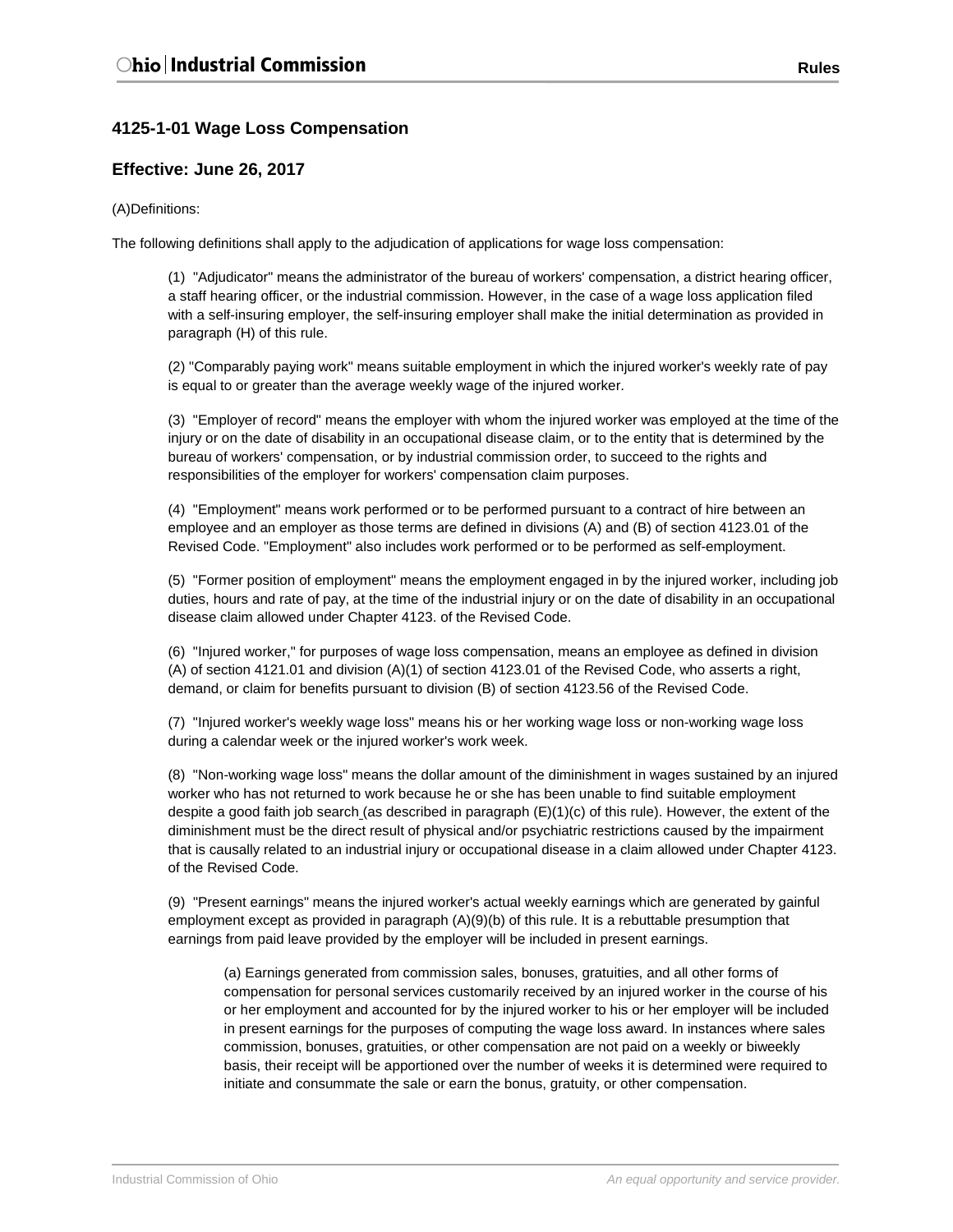(b) In the case of an injured worker engaged in self-employment, "present earnings" means gross income minus business-related expenses. For purposes of calculating present earnings, there shall be a rebuttable presumption that an injured worker engaged in self-employment has a gross income of at least fifty percent of the statewide average weekly wage or such other compensation that the bureau of workers' compensation shall impute to self-employed persons for purposes of determining premium payments. Income derived from self-employment shall be reported on at least a quarterly basis.

(10) "Restriction" means any physical and/or psychiatric limitation directly resulting from the allowed conditions in the claim.

(11) "Statewide average weekly wage" has the same meaning as set forth in division (C) of section 4123.62 of the Revised Code.

(12) "Suitable employment" means work which is within the injured worker's restrictions, and which may be performed by the injured worker subject to all physical, psychiatric, mental, and vocational limitations to which the injured worker was subject on the date of the injury, or on the date of disability in occupational disease claims.

(13) "Voluntary retirement" means voluntary termination of employment by an injured worker such that the injured worker is completely removed from the active work force based on factors that are not causally related to the allowed conditions in the claim.

(14) "Wages" means the amount upon which the injured worker's average weekly wage is calculated pursuant to section 4123.61 of the Revised Code.

(15) "Working wage loss" means the dollar amount of the diminishment in wages sustained by an injured worker who has returned to employment which is not his or her former position of employment. However, the extent of the diminishment must be the direct result of physical and/or psychiatric restriction(s) caused by the impairment that is causally related to an industrial injury or occupational disease in a claim allowed under Chapter 4123. of the Revised Code.

#### (B) Applications for wage loss compensation

Applications for wage loss compensation shall be filed on forms provided by the bureau of workers' compensation or equivalent forms. In cases involving self-insuring employers, a copy of the application shall be filed with the self-insuring employer. No payment of compensation shall be approved by the administrator, or by a self-insuring employer in a self-insured claim, unless the request is filed on the appropriate form or equivalent form that provides the required information as described in paragraph (B)(1) to (B)(4) of this rule. Upon the earlier of a determination not to pay wage loss compensation by the administrator, or by the self-insuring employer in a self-insured employer claim, or upon expiration of thirty days of the filing of the application for wage loss compensation, in the absence of payment of wage loss compensation, the application for wage loss compensation will be referred to the industrial commission.

(1) The injured worker must certify that all the information that is provided in the application is true and accurate to the best of his or her knowledge and further certify that he or she served a copy of the application, with copies of supporting documents, on the employer of record unless the employer of record is out of business.

(2) A medical report shall accompany the application. The report shall contain:

- (a) Identification of the restrictions of the injured worker;
- (b) An opinion on whether the restrictions are permanent or temporary;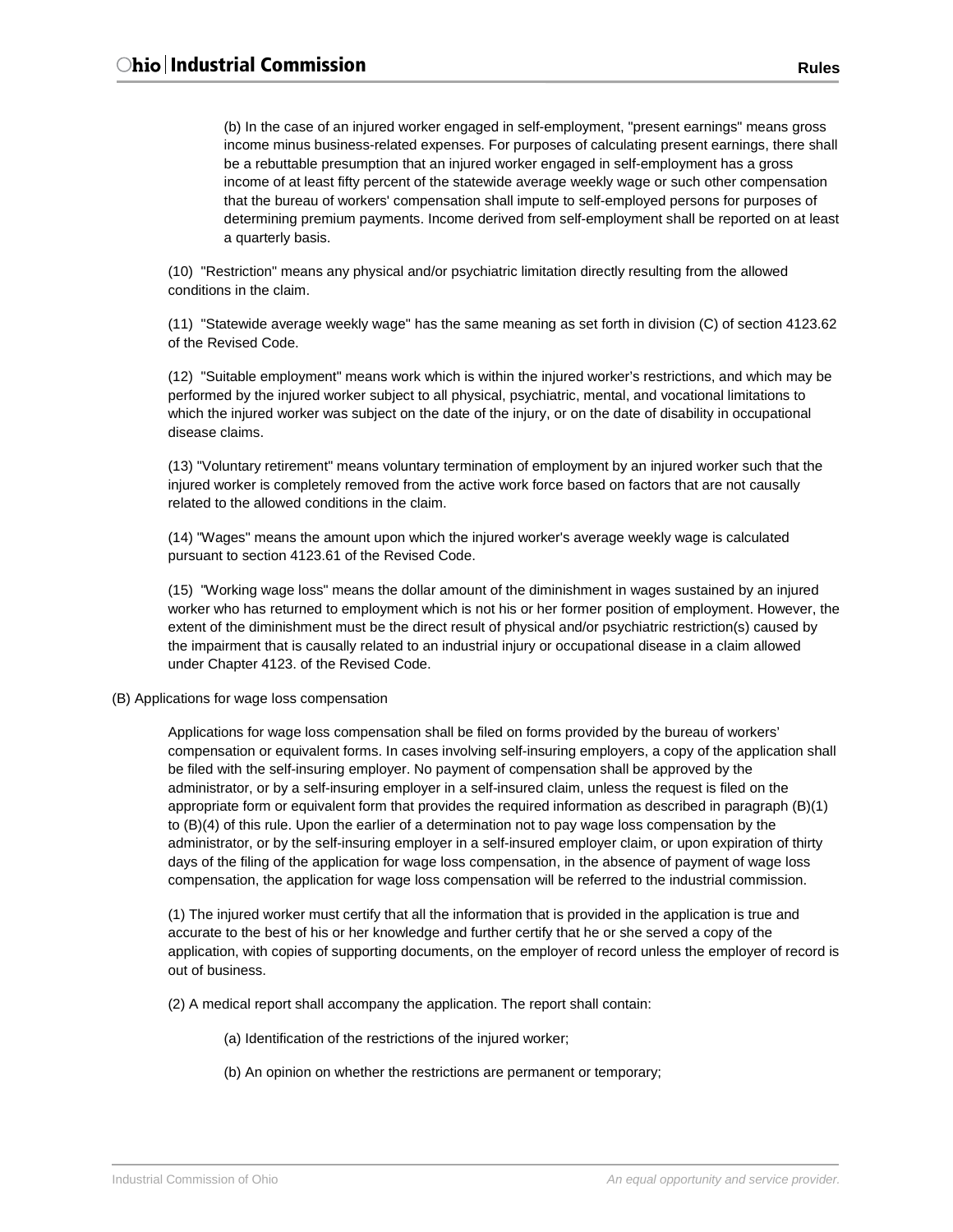(c) When the restrictions are temporary, an opinion as to the expected duration of the restrictions. Temporary restrictions cannot be certified for a period to exceed ninety days without a new examination of the injured worker;

(d) When the restrictions are permanent, the report must be based on an examination or treatment conducted within ninety days prior to the initial date of wage loss compensation requested on the application for wage loss compensation;

- (e) The date of the last medical examination;
- (f) The date of the report;
- (g) The name of the physician who authored the report; and
- (h) The physician's signature.

(3) Supplemental medical reports regarding the ongoing status of the medical restrictions causally related to the allowed conditions in the claim must be submitted to the bureau of workers' compensation or the selfinsuring employer in self-insured claims once during every ninety day period after the filing of the initial application, if the restrictions are temporary. If the restrictions are permanent, the bureau of workers' compensation or the self-insuring employer may request a supplemental medical report once during every one hundred eighty day period subsequent to the filing of the initial application. If such a request is made, both the medical examination shall be completed and the medical report resulting from the supplemental medical examination shall be submitted to the bureau of workers' compensation, or to the self-insuring employer in self-insured claims, within ninety days of the date of the request for the supplemental medical report. The supplemental medical reports shall comply with paragraphs (B)(2)(a) to (B)(2)(c) and (B)(2)(e) to  $(B)(2)(h)$  of this rule.

Paragraph (B)(3) of this rule shall not prohibit the employer's authority to require the injured worker to be examined by a physician of the employer's choice pursuant to Section 4123.651 of the Revised Code and rule 4121-3-09 of the Administrative Code.

(4) The application shall contain an employment history. The employment history shall include a description of each position which was held by the injured worker.

(C) Non-working wage loss compensation

An injured worker applying for or receiving non-working wage loss compensation shall supplement his or her wage loss application with job search statements describing the search for suitable employment, in accordance with the following:

(1) Job search statements shall be submitted for every week where non-working wage loss compensation is sought;

(2) The completed job search statements shall be submitted with the wage loss application and/or any subsequent request for non-working wage loss compensation;

(3) An injured worker who receives non-working wage loss compensation for periods after the filing of the application for wage loss compensation shall submit the job search statements completed pursuant to paragraphs (C)(1), (C)(4) and (C)(5) of this rule, at a minimum, every four weeks to the bureau of worker's compensation or the self-insuring employer in self-insured claims during the period when non-working wage loss compensation is requested;

(4) Job search statements shall include the name and address of each employer contacted, the employer's telephone number, the position sought, a reasonable identification by name or position of the person contacted, the date and method of contact, for on-line job searches, a copy of the on-line posting and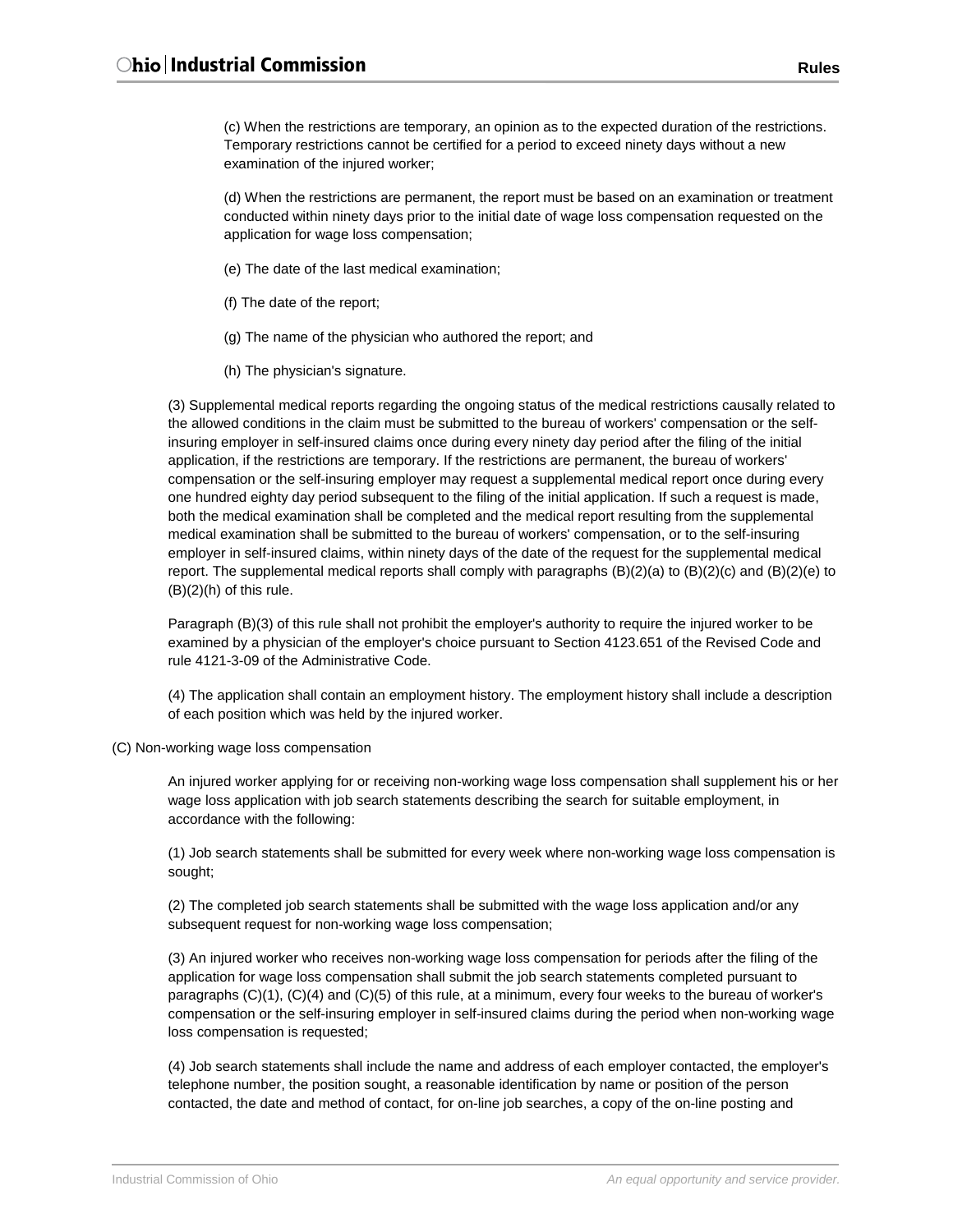verification of the application submission, the result of the contact, and any other information requested by the bureau of workers' compensation job search statement; and

(5) Job search statements shall be submitted on forms provided by the bureau of workers' compensation or equivalent forms.

(D) Working wage loss compensation

Except as otherwise provided in paragraphs (D)(4) and (D)(5) of this rule, an injured worker applying for or receiving working wage loss compensation shall supplement his or her wage loss application with a job search statement describing the injured worker's search for comparably paying work unless excused by the bureau of workers' compensation, the industrial commission, or the self-insuring employer in self-insured employer claims.

(1) Unless a job search has been excused by the bureau of workers' compensation, the industrial commission, or the self-insuring employer in self-insured employer claims, the job search statements shall comply with the following requirements:

(a) Job search statements shall be submitted for every week where working wage loss compensation is sought;

(b) The completed job search statements shall be submitted with any subsequent request for working wage loss compensation;

(c) An injured worker who receives working wage loss compensation for periods after the filing of the application for wage loss compensation shall submit the job search statements completed pursuant to this rule, at a minimum, every four weeks to the bureau of workers' compensation or the self-insuring employer in self-insured employer claims during the period when working wage loss compensation is requested;

(d) Job search statements shall include the name and address of each employer contacted, the employer's telephone number, the position sought, a reasonable identification by name or position of the person contacted, the date and method of contact, for on-line job searches, a copy of the online posting and verification of the application submission, the result of the contact, and any other information required by the bureau of workers' compensation job search statement;

(2) Job search statements shall be submitted on forms provided by the bureau of workers' compensation or equivalent forms.

(3) Failure to perform a job search as required by paragraph (D) of this rule will be construed as a voluntary limitation of income in accordance with paragraph (G)(2) of this rule.

(4) When an injured worker qualifies for compensation for temporary total disability pursuant to division (A) of section 4123.56 of the Revised Code, working wage loss compensation may be payable, but no job search is required, when the injured worker returns to alternative employment with the same employer, or another employer at the direction of the employer of record, as provided in division (A) of section 4123.56 of the Revised Code and rule 4121-3-32 of the Administrative Code.

(5) Working wage loss compensation may be payable, but no job search is required, when the injured worker must miss work in order to obtain treatment for the allowed conditions that cannot be obtained outside of work hours. Under paragraph (D)(5) of this rule, an injured worker must file an application for wage loss compensation in addition to providing documentation that:

(a) The treatment was medically necessary for the injured worker to perform his or her job;

(b) The injured worker could not continue to work full time without the treatment; and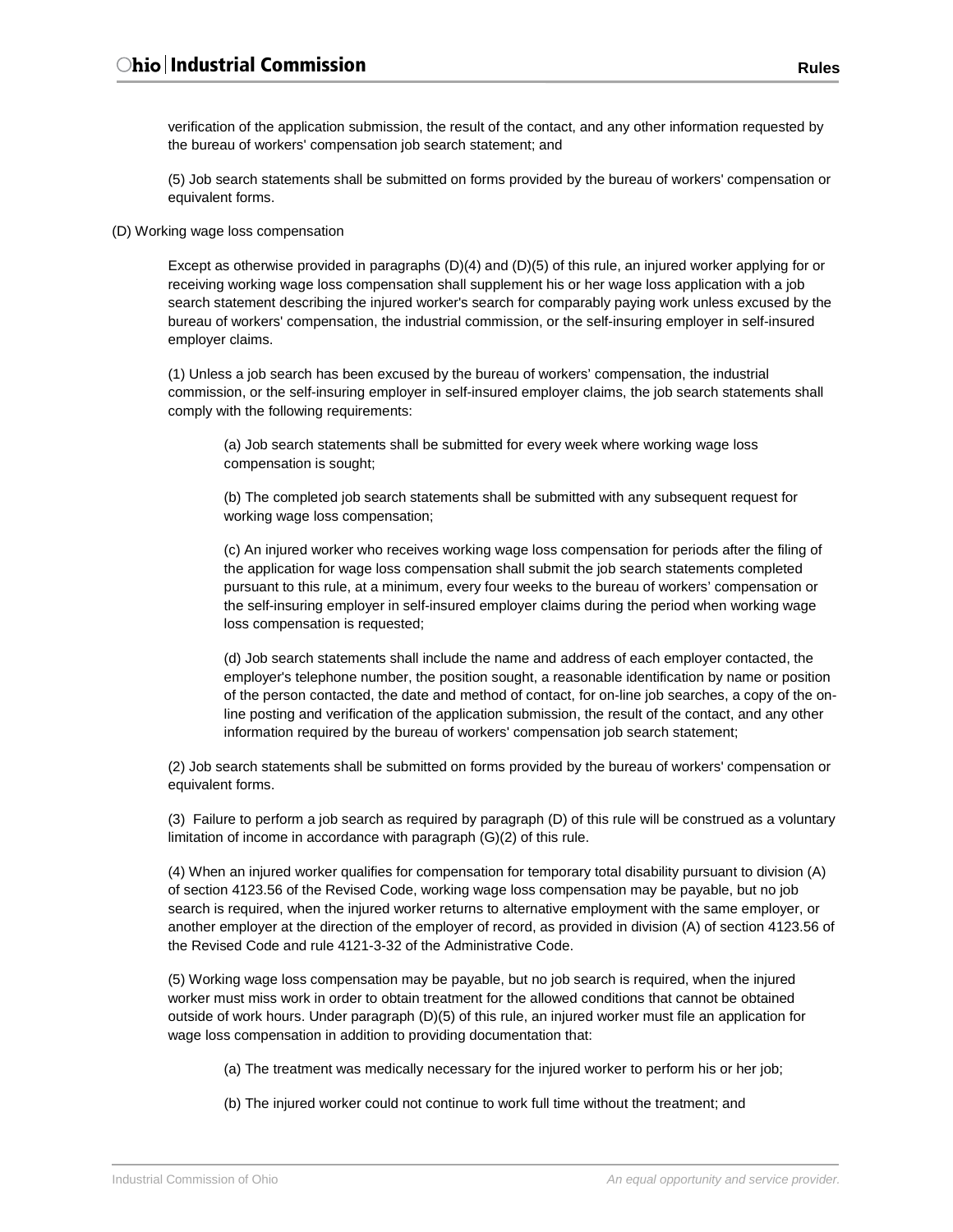(c) The treatment was available only during the injured worker's hours of employment.

(E) Factors to consider in the adjudication of an application for wage loss compensation

The injured worker is responsible for and bears the burden of producing evidence regarding his or her entitlement to wage loss compensation. Unless the injured worker meets this burden, wage loss compensation shall be denied. A party who asserts, as a defense to the payment of wage loss compensation, that the injured worker has failed to meet his burden of producing evidence regarding his or her entitlement to wage loss compensation is not required to produce evidence to support that assertion. However, any party asserting a defense to the payment of wage loss compensation, for a reason other than the injured worker's failure to produce evidence, through motion, appeal, or otherwise is solely responsible for and bears the burden of producing evidence to support those defenses. If there is insufficient evidence to support a defense to the payment of wage loss compensation, that defense shall not be used as a grounds to deny such compensation. In no case shall this rule be construed as placing on the industrial commission any burden to produce evidence.

In considering an injured worker's eligibility for wage loss compensation the adjudicator shall give consideration to, and base the determinations on, evidence in the file, or presented at hearing, relating to:

(1) The injured worker's search for suitable employment when required under the provisions of this rule.

(a) As a prerequisite to receiving non-working wage loss compensation, and working wage loss compensation unless excused under paragraph (D) of this rule, for any period during which such compensation is requested, the injured worker shall demonstrate that he or she has:

(i) Complied with paragraph (B)(2) of this rule and, if applicable, with paragraph (B)(3) of this rule;

(ii) Sought suitable employment with the employer of record at the onset of the first period for which wage loss compensation is requested unless the injured worker establishes that it would be futile to seek suitable employment with the employer of record. (e.g. The injured worker was discharged or the employer of record is out of business.); and

(iii) In the case of non-working wage loss, the injured worker must register with the Ohio department of job and family services or, if the injured worker is an out-of-state resident, must register with the equivalent of the Ohio department of job and family services in the state of residence and begin or continue a job search if no suitable employment is available with the employer of record. Proof of registration with the applicable agency is required for both in-state and out-of-state residents to demonstrate compliance with this rule.

(b) An injured worker may first search for suitable employment which is within his or her skills, prior employment history, and educational background. If within sixty days from the commencement of the injured worker's job search, he or she is unable to find such employment, the injured worker shall expand his or her job search to include entry level and/or unskilled employment opportunities.

(c) A good faith effort to search for suitable employment that is comparably paying work is required of those seeking non-working wage loss compensation pursuant to paragraph (C) of this rule and of those seeking working-wage loss compensation pursuant to paragraph (D) of this rule, who have not returned to suitable employment that is comparably paying work, except for those injured workers who are receiving public relief and are defined as work relief employees in Chapter 4127. of the Revised Code. A good faith effort necessitates the injured worker's consistent, sincere, and best attempts to obtain suitable employment that will eliminate the wage loss. In evaluating whether the injured worker has made a good faith effort, attention will be given to the evidence regarding all relevant factors including, but not limited to: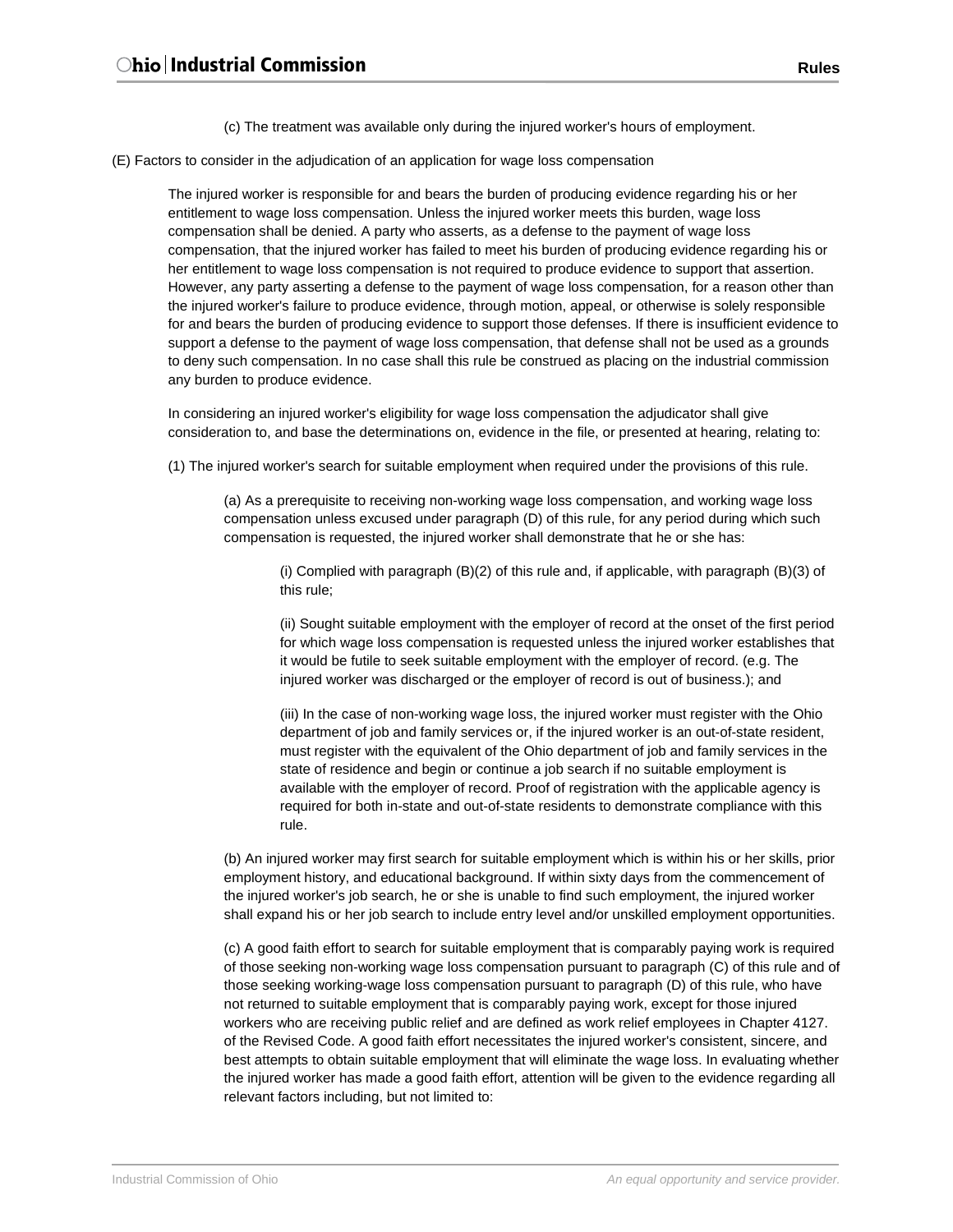(i) The injured worker's skills, prior employment history, and educational background. These factors may be considered a positive or negative asset to securing suitable employment;

(ii) The number, quality (e.g., in-person, internet / e-mail, telephone, U.S. mail, with resume), and regularity of contacts made by the injured worker with prospective employers, public and private employment services;

(iii) Except as provided in paragraph  $(E)(1)(c)(v)$  of this rule, for an injured worker seeking any amount of non-working wage loss compensation, the amount of time devoted to making prospective employer contacts during the period for which non-working wage loss compensation is sought as compared with the time spent working at the former position of employment or number of hours able to work due to the restrictions; while the adjudicator shall consider this comparison in reaching a determination of whether there was a good faith job search, the fact that an injured worker did not search for work for as many hours as were worked in the former position of employment shall not necessarily be dispositive;

(iv) Except as provided in paragraph  $(E)(1)(c)(v)$  of this rule, for an injured worker seeking any amount of working wage loss compensation, the amount of time devoted to making prospective employer contacts during the period for which working wage loss compensation is sought as well as the number of hours spent working; and any claimrelated or non-claim related limitations on the injured worker's opportunity to make prospective employer contacts because of his or her working; while the adjudicator shall consider this comparison in reaching a determination of whether there was a good faith job search, the fact that the sum of the hours the injured worker spent searching for work and working is not as many hours as were worked in the former position of employment shall not necessarily be dispositive;

(v) Where the injured worker, in the former position of employment, worked a variable number of hours per week, the adjudicator shall determine, with respect to the former position of employment, for the period of fifty-two calendar weeks preceding the injury, or in occupational disease cases, the date of disability, the minimum, maximum, and average number of hours per week the injured worker worked. If the injured worker worked less than fifty-two calendar weeks in the former position of employment, the determination shall be based on the number of weeks the injured worker actually worked. The adjudicator shall consider these determinations in relation to:

*(a)* The amount of time devoted to making prospective employer contacts during the period for which working wage loss is sought as well as the number of hours spent working, for an injured worker seeking any amount of working wage loss; and

*(b)* The amount of time devoted to making prospective employer contacts during the period for which non-working wage loss is sought as compared with the time spent working at the former position of employment, for an injured worker seeking non-working wage loss; while the adjudicator shall consider the determinations arrived at pursuant to paragraph (E)(1)(c)(v) of this rule in reaching a conclusion as to whether there was a good faith job search, the number of hours per week, in and of itself, shall not necessarily be dispositive.

(vi) Any refusal without good cause by the injured worker to accept assistance from the bureau of workers' compensation in finding employment;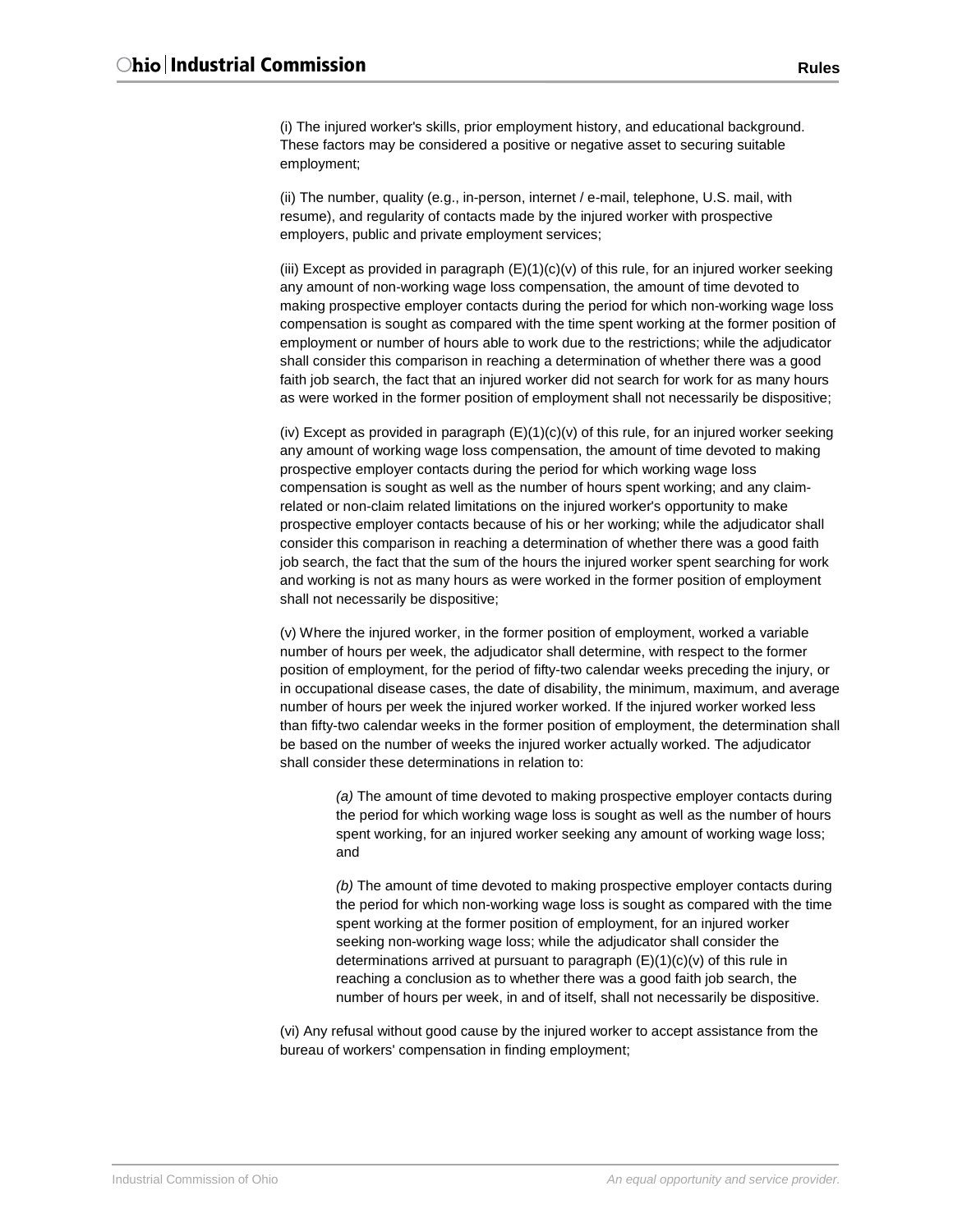(vii) Any refusal by the injured worker to accept the assistance, where such assistance is rendered free of charge to the injured worker, of any public or private entity or the assistance of the employer of record in finding employment;

(viii) Labor market conditions including, but not limited to, the numbers and types of employers located in the geographical area surrounding the injured worker's place of residence;

(ix) The injured worker's restrictions;

(x) Any recent activity on the part of the injured worker to change his or her place of residence and the impact such a change, if made, would have on the reasonable probability of success in the search for employment;

(xi) The injured worker's economic status as it impacts on his or her ability to search for employment including, but not limited to, such things as access to public and private transportation and telephone service and other means of communications;

(xii) The self-employed injured worker's documentation of efforts undertaken on a weekly basis to produce self-employment income;

(xiii) Any part-time employment engaged in by the injured worker and whether that employment constitutes a voluntary limitation on the injured worker's present earnings;

(xiv) Whether the injured worker restricts his or her search to employment that would require him or her to work fewer hours per week than he or she worked in the former position of employment. However, the injured worker shall not be required to seek employment which would require him or her to work a greater number of hours per week than he or she worked in the former position of employment; and

(xv) Whether, as a result of the restrictions arising from the allowed conditions in the claim, the injured worker is enrolled in a rehabilitation program with the opportunities for ohioans with disabilities agency whereby the injured worker attends an educational institution approved by the opportunities for ohioans with disabilities agency.

(2) The injured worker's failure to accept a good faith offer of suitable employment.

(a) Offers of employment by the employer of record will not be given consideration by the adjudicator unless they are made in writing and contain a reasonable description of the job duties, hours, and rate of pay.

(b) The adjudicator shall consider employment descriptions of any jobs offered to the injured worker by employers other than the employer of record.

(c) Although the injured worker's refusal to accept a good faith offer of suitable employment may be considered by the adjudicator as a reason for denying, reducing, or eliminating wage loss compensation, the injured worker may not be required, as a precondition to the receipt of wage loss compensation, to accept a job offer which would require the injured worker to work a greater number of hours per week than the former position of employment except as provided in paragraph (E)(2)(d) of this rule. The adjudicator may consider an employer's requirement that the injured worker work different shifts or relocate as factors in determining whether the injured worker failed to accept a good faith offer of suitable employment.

(d) Where the injured worker, in the former position of employment, worked a variable number of hours per week and the injured worker is offered a job which would require the injured worker to work a variable number of hours per week, the offer of variable hour employment shall not be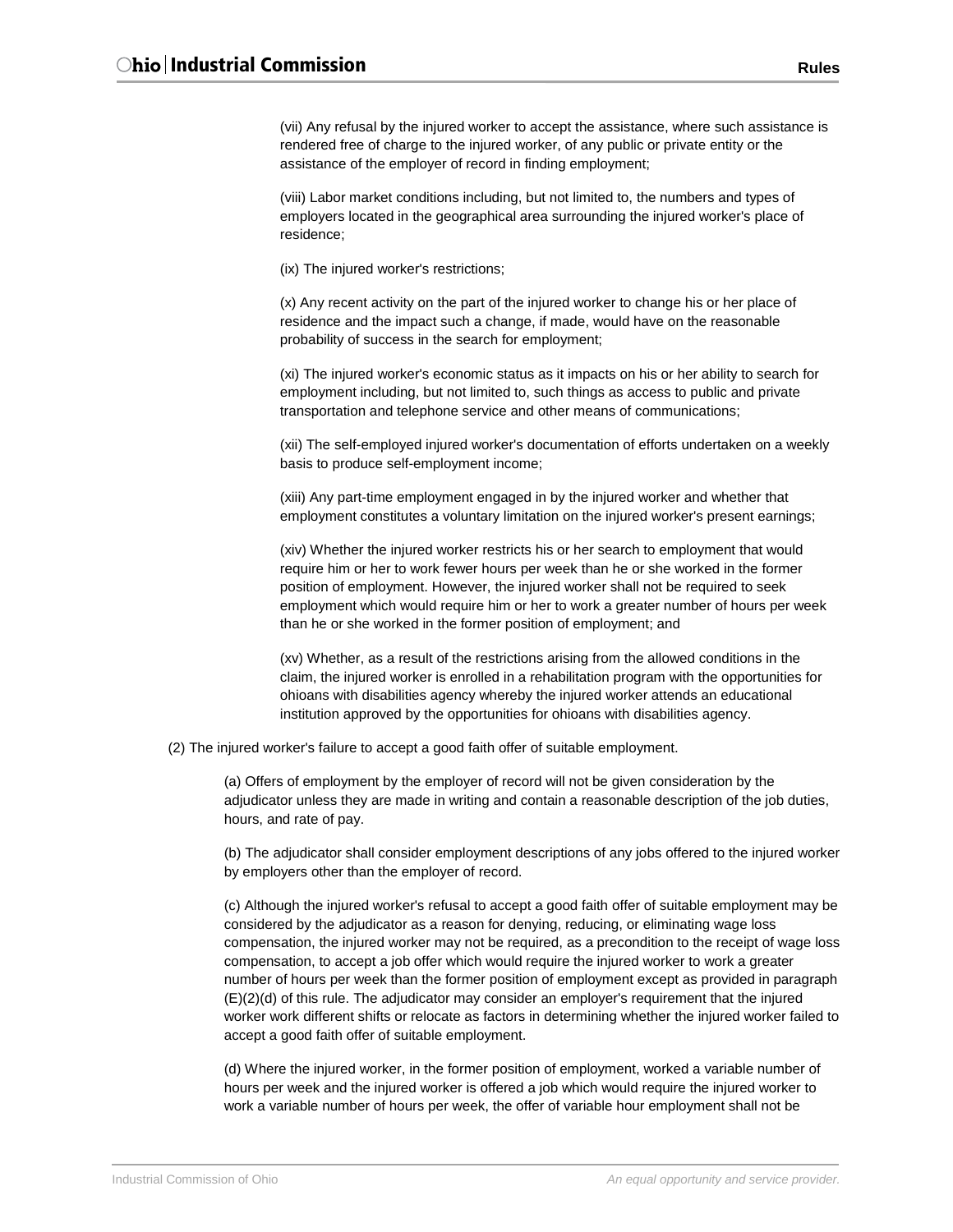considered an offer of unsuitable employment solely because the minimum or maximum number of hours per week to be worked by the injured worker in the position offered is insubstantially greater or less than the minimum or maximum number of hours per week which the injured worker worked in the former position of employment. In determining whether, pursuant to this paragraph, an offer of employment is suitable, the adjudicator shall:

(i) Determine, for the period of fifty-two calendar weeks preceding the date of the industrial injury or, in occupational disease cases, the date of disability, the maximum, minimum, and average number of hours per week which the injured worker worked in the former position of employment. If the injured worker worked less than fifty-two calendar weeks in the former position of employment, the determination shall be based on the number of weeks the injured worker actually worked; and

(ii) Compare the maximum and minimum number of hours per week which the injured worker could be required to work in the position of employment offered to the injured worker to the determinations made in paragraph  $(E)(2)(d)(i)$  of this rule to assist in determining whether the offer is one of suitable employment.

(3) Other actions of the injured worker which result in a wage loss not causally related to the allowed conditions in the claim, including, but not limited to, the voluntary retirement of the injured worker, provided that where an injured worker has secured employment which will likely extend beyond the short term and which will likely become comparably paying work and/or will likely provide other employment-related benefits, the injured worker's lack of a search for comparably paying work may not bar his or her receipt of wage loss compensation but is a factor that may be considered in a broader based analysis as to whether the injured worker has voluntarily limited his or her income.

(F) Orders issued by the industrial commission and its hearing officers

The industrial commission and its hearing officers in issuing orders granting or denying wage loss compensation shall comply with the requirements of division (B) of section 4121.36 of the Revised Code. To comply with division (B) of said section, the commission and/or hearing officer shall recite in those orders that they have considered and weighed the evidence, as required by paragraph (E) of this rule.

(1) In the event of a denial of compensation for a week or period of weeks for which an application has been made, the commission or hearing officer shall recite in the order that the injured worker has not met his or her burden of proving compliance with this rule for that week or period of weeks and shall state the evidence relied upon to support the denial of wage loss for that week or period of weeks.

(2) If the commission or hearing officer grants any amount of wage loss compensation for a week or period of weeks for which an application has been made, the commission or hearing officer must find and recite in the order that:

(a) The injured worker's present earnings are less than the injured worker's wages;

(b) The difference between the injured worker's wages and present earnings is the result of medical restrictions that are causally related to an industrial injury or an occupational disease allowed in a claim which was filed under Chapter 4123. of the Revised Code and in which wage loss is requested;

(c) The injured worker has made a good faith effort to search for suitable employment which is comparably paying work, when required by paragraph (C) or (D) of this rule, but has not returned to suitable employment which is comparably paying work; and

(d) The injured worker has otherwise complied with the requirements of this rule.

### (G) Computation of wage loss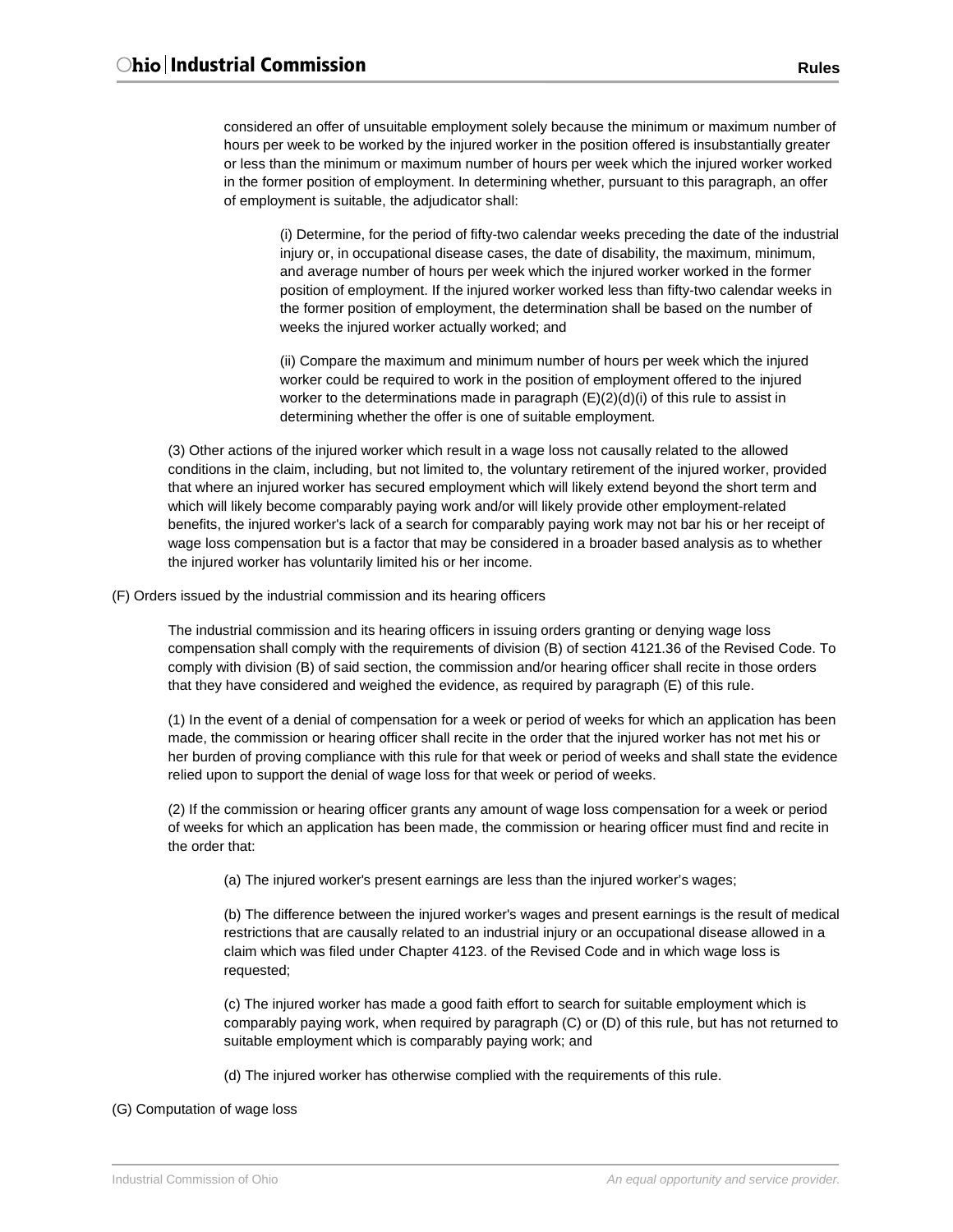(1) Unless otherwise provided in paragraphs (G)(2) and (I)(2) of this rule, diminishment of wages shall be calculated based on the:

(a) Injured worker's average weekly wage at the time of the injury or at the time of the disability due to occupational disease in accordance with the provisions of section 4123.61 of the Revised Code; and

(b) The injured worker's present earnings as defined in paragraph (A)(9) of this rule.

(2) Voluntary limitations of income

(a) The wage loss compensation to be paid an injured worker who voluntarily fails to accept a good faith offer of suitable employment shall be calculated as sixty-six and two-thirds per cent of the difference between the injured worker's average weekly wage in the former position of employment and the weekly wage the injured worker would have earned in the employment he or she refused to accept.

(b) If the adjudicator finds that the injured worker has returned to employment but has voluntarily limited the number of hours which he or she is working, or has accepted a job which does not constitute comparably paying work, and that the injured worker is nonetheless entitled to wage loss compensation, the adjudicator, for each week of wage loss compensation requested by the injured worker, shall determine: the number of hours worked by the injured worker in the employment position to which he or she has returned, and the hourly wage earned by the injured worker in the employment position to which he or she has returned. In such a case, the adjudicator shall order wage loss compensation to be paid at a rate of sixty-six and two-thirds per cent of the difference between: the injured worker's average weekly wage in the claim and the weekly wage the injured worker would have earned had the injured worker not voluntarily limited his or her hours.

(c) Where the adjudicator finds that the injured worker has returned to employment and has voluntarily limited the number of hours which he is working, and that the injured worker is nonetheless entitled to wage loss compensation, but that paragraphs (G)(2)(a) and (G)(2)(b) of this rule is not directly applicable, the adjudicator shall have the discretion to establish the manner to be utilized in the calculation of wage loss compensation that is not unreasonable, unconscionable or arbitrary.

(3) If an injured worker applies for wage loss compensation for a period during which he received amounts from a wage replacement program fully funded by the employer, such amounts shall be considered as present earnings for purposes of wage loss calculation.

(4) An injured worker's wage loss compensation shall not be reduced by any amounts the injured worker receives from unemployment compensation, social security disability benefits, or public or private retirement plans. The wage loss compensation of an injured worker who is receiving public relief shall not be reduced by any monies received by the injured worker from work relief.

(5) If any wage loss compensation has been paid for the same period or periods for which temporary nonoccupational accident and sickness insurance is or has been paid pursuant to an insurance policy or program to which the employer has made the entire contribution or payment for providing insurance or under a non-occupational accident and sickness program fully funded by the employer, wage loss compensation paid for the period or periods shall be paid only to the extent by which the payment or payments exceeds the amount of the non-occupational insurance or program paid or payable. Offset of the compensation shall be made only upon the prior order of the bureau or industrial commission or agreement of the claimant

(H) Where the employer of record is a self-insuring employer it shall: